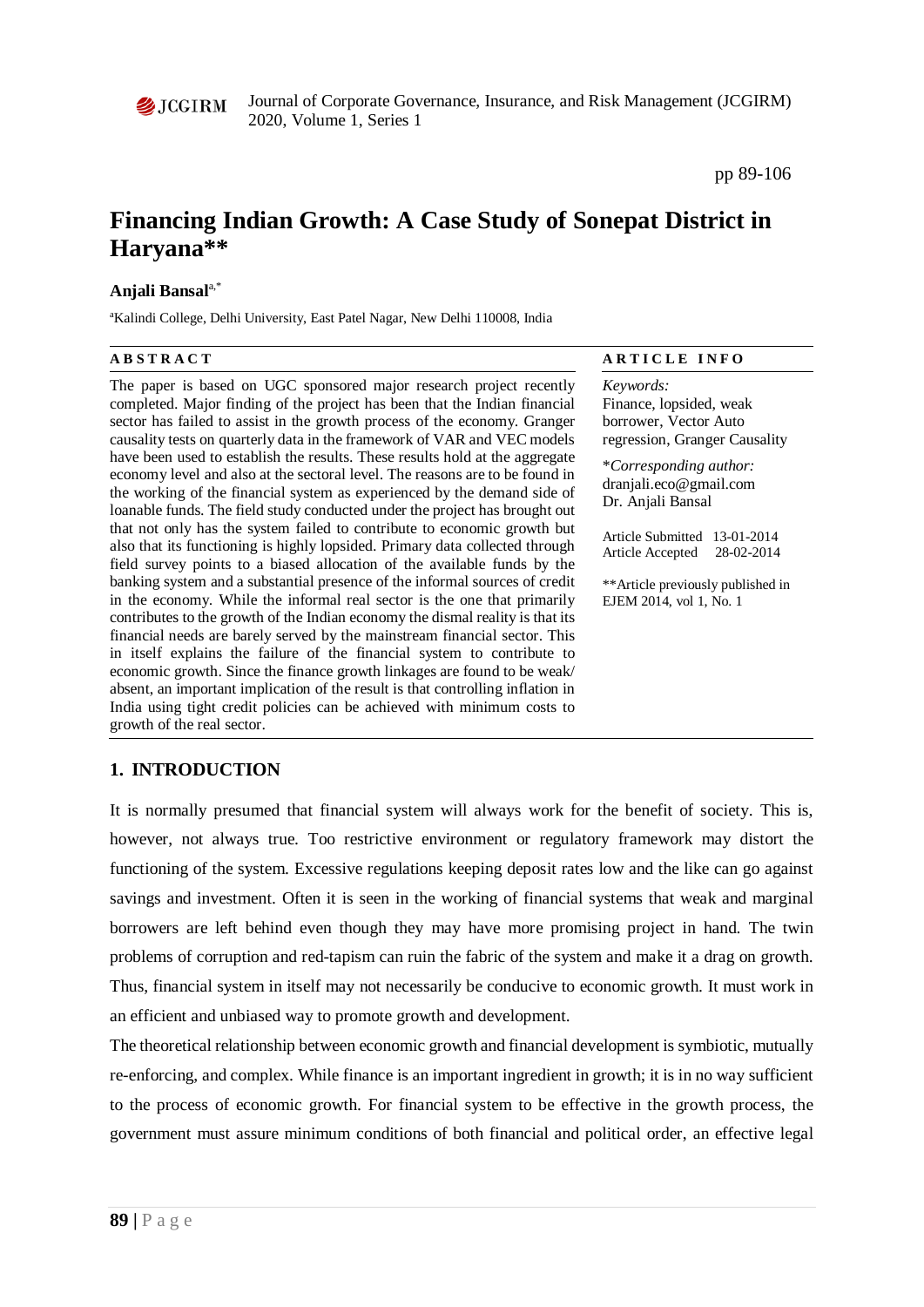framework, and refrain from random interferences that increase uncertainty for long run investment planning.

This paper has examined the causal relation between financial development and economic growth in India in the post-reform period using secondary data from the RBI website. The results obtained have been substantiated with primary data obtained from demand and supply side of finance through field surveys. The field survey brings to light the importance of the formal financial sector vis-à-vis other sources of finance in the Indian economy and certain other important aspects of the working of the financial system in India. It tries to explain the intricacies in the working of the financial system as experienced by the demand side of loanable funds. The results of analyses are used for drawing policy implications on crucial issues.

#### **1.1. Literature Review**

A host of cross-section and time series studies have examined the finance growth nexus. Different methodologies varying from ordinary least squares to vector error correction models have been used in cross country as well as country specific regressions. In economics literature, the relationship between finance and economic growth is extensively studied and highly debated issue. There is a long list of economists who stress the importance of a sound financial system for economic growth. Schumpeter (1911), Gerschenkron (1962), Boyd and Prescott (1986), Gregorio and Guidotti (1995), Fry (1988), Greenwood and Jovanovic (1990), Bencivenga and Smith (1991), king and Levine (1993), Atje and Jovanovic (1993), Levine (1996, 97), Demirgiic-Kunt and Maksimovic (1996), Allen and Gale (1997), Levine and Zervos (1998)...

Together with the above view there also exists an extremely contrasting view, - the 'demand following' or passive financial development. Well-developed financial systems are not essential for economic progress. Robinson (1952), Robert Lucas (1988), Gurley and Shaw (1967), N.Stern's (1989), Meier and Sears (1984), Goaied and Sassi (2009): all subscribe to this view.

On the whole, mass of available studies of the twentieth century (cross sectional, panel, and time series) suggests that better functioning financial systems support faster economic growth. The body of available country studies suggests that while the financial system responds to the demands of the non-financial sector, well-functioning financial system have, in some cases during some time periods, importantly spurred economic growth.

Some noticeable changes in the importance of finance and causality patterns have been witnessed in the current century literature. Many recent studies indicate a supply leading financial development giving way to a demand following passive financial development while others warn against the dangers of excessive finance. Overall the size of financial sector as measured by bank credit as also developments in the stock market seems to be becoming unimportant in explaining the growth of the real sector.

It is seen that overtime simple OLS or GLS models have given way to VAR and co-integration analyses. These became more relevant with the coming up of the endogenous growth models. Overtime a shifting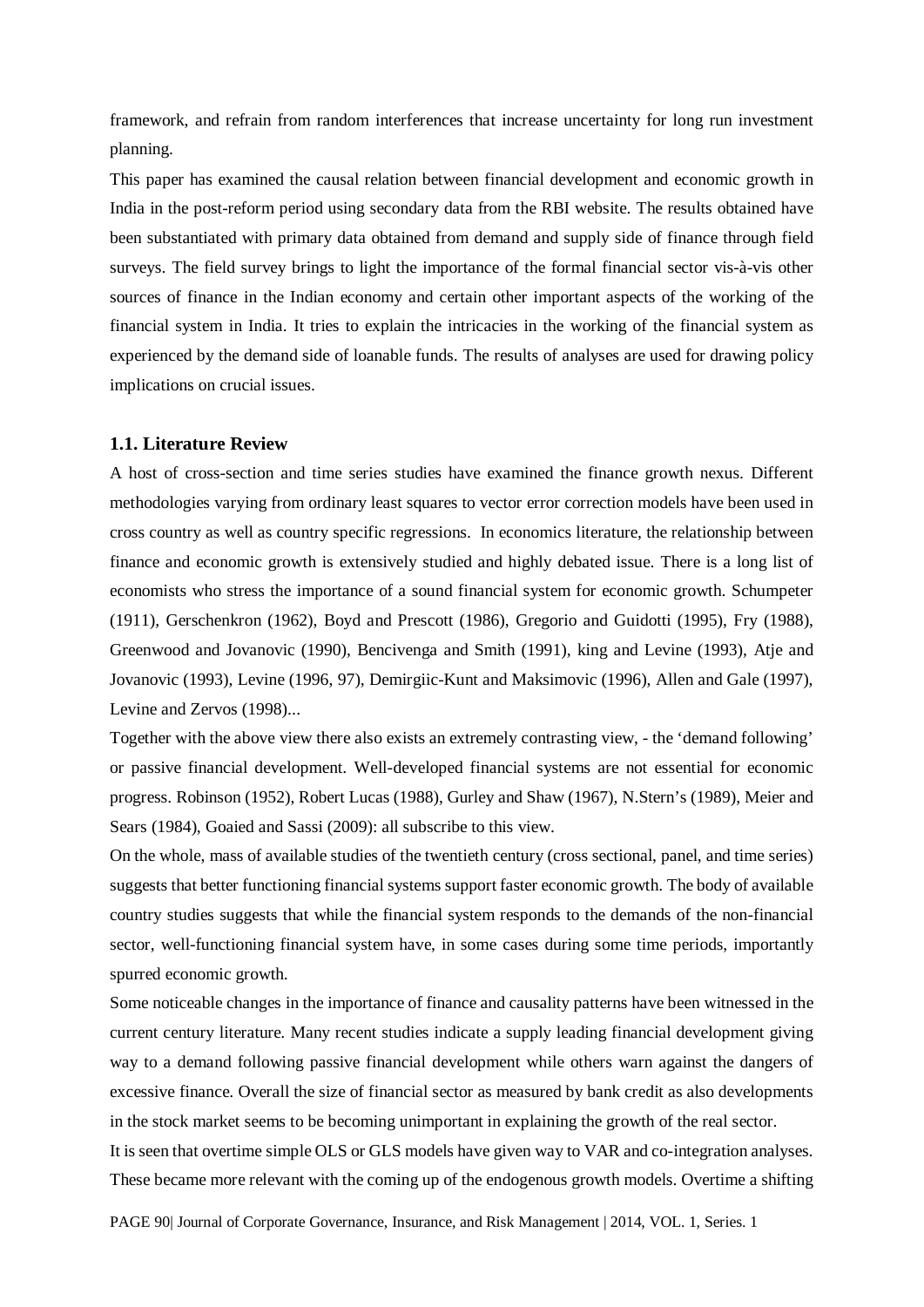focus from cross-section studies to time series and panel analyses is also noted. The results of country specific studies can be more closely related to the specific conditions that prevail in a country. Another important change over the past two decades is the incorporating of an independent variable to study the impact of stock market developments on the real sector. Now most of the studies employ measures to capture role of institutions as well as markets. Emphasis on quality of finance is also noted. In sharp contrast to the earlier studies, most of the recent studies are pointing that increasing finance does not promote growth; it may well work to dampen it.

#### **1.2. Evidence on the Indian Economy**

Focusing on the studies on Indian economy, we need to note that most available studies here relate to the period before the economic reforms, or are for a period aggregating both pre and post-reform time periods. Exogeneity tests performed by Demetriades and Luintal (1996, 97) suggest that financial development and economic growth are jointly determined. Thus polices which affect financial development also affect economic growth. Bell, C and Rousseau, P.L (2000) have analyzed the Indian case in the post independence period using techniques of Vector Auto regression and Error Correction models. They found that the financial sector was instrumental not only in promoting aggregate investment and output, but also in the steady shift towards industry that has characterized India's development. Bhattacharya and Sivasubramanian (2003) examined the causal relationship between financial development and economic growth in India for the period 1970-1971 to 1998-1999, using the techniques of unit root and co-integration analyses. Their results show that for the period under consideration, M3 representing financial sector development led GDP growth. Mishra, Das and Pradhan (2009) have found evidence in support of bi-directional causality between credit market development and economic growth in India for the period 1980 to 2008.

There are a few studies that have analysed exclusively the post reform period. In Chakraborty's (2008) analysis the direction of causality for both industrial and service sectors runs from the rate of economic growth to stock market capitalization. Causality runs in both directions between bank credit and industrial growth. Pradhan (2009) has examined the causal nexus between financial development and economic growth (proxied by Index of Industrial Production) in India for 1993-2008 using a multivariate VAR model. His analysis obtains the evidence of bidirectional causality between money supply and economic growth, and bank credit and economic growth. It also finds unidirectional causality from market capitalization to economic growth.

Thus available studies on India suggest that overall in the post independence period financial development has positively contributed to economic growth. There is however no conclusive evidence on the relationship for the post reform period. In 3 out of 4 studies that have analysed the post reform period the index of industrial production is used as the indicator for economic growth. This is inappropriate as the industrial sector now accounts for less than one-fourth of the GDP. The results would therefore indicate the impact of financial development on the industrial growth rather than growth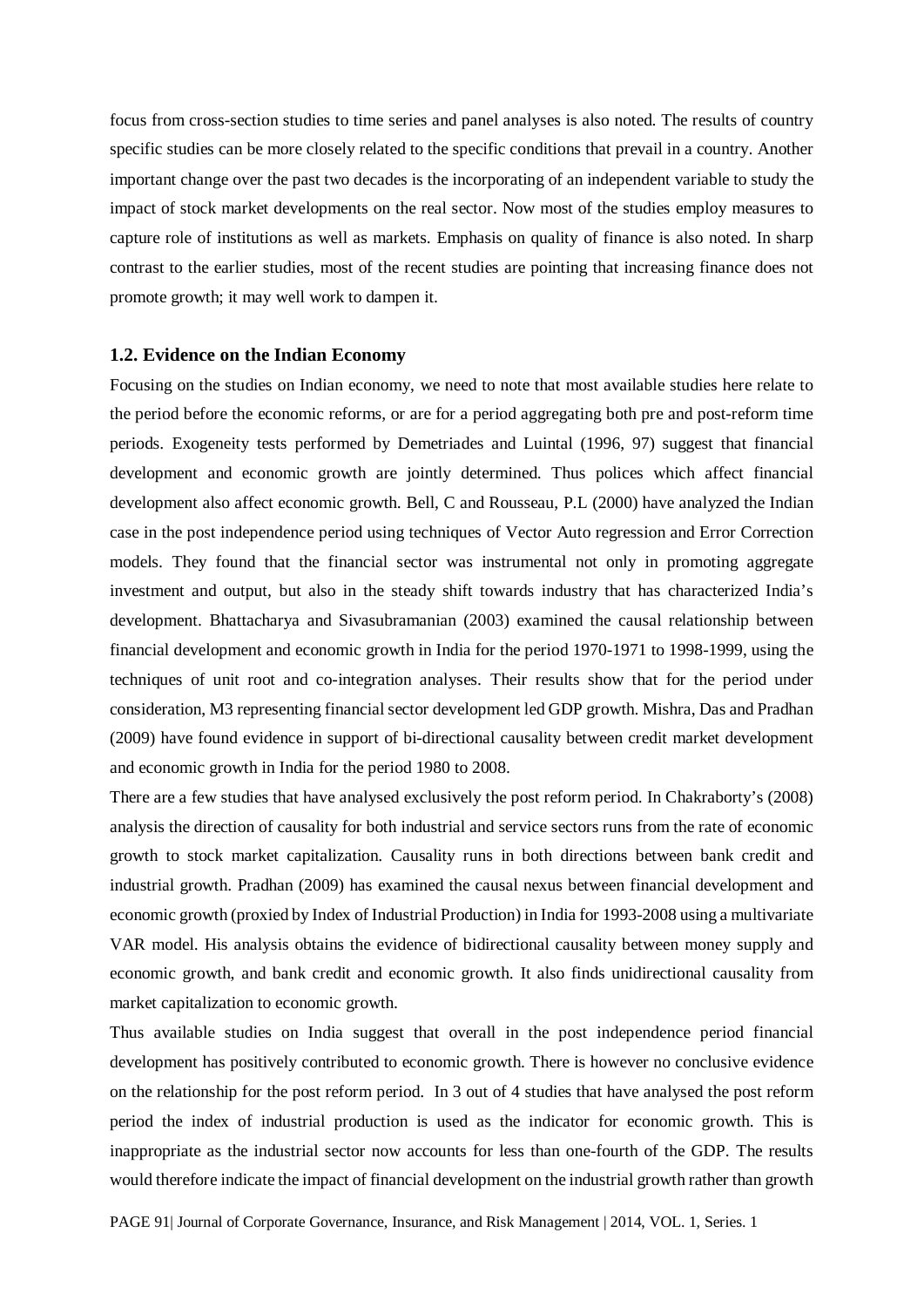of the economy. All studies have used indicator relating to the secondary stock markets that do not add to the flow of funds to the production sector. Moreover they seem to have important methodological and interpretation errors. Bank credit going to the entire economy has been associated with sectoral growth rates which are clearly inappropriate given the changing sectoral composition of output.

In the period subsequent to the economic reforms of the early 1990s, the institutional, financial, and other economic parameters in India have undergone substantial quantitative and qualitative changes. Moreover the latest studies on the finance growth relation across globe are pointing towards a changed scenario where increasing finance does not promote growth; rather it may work to dampen it. It is therefore of great relevance to investigate whether the positive influence from financial development to economic growth continues to exist for the cotemporary Indian economy. This is precisely the subject matter of the paper.

#### **2. METHODOLOGY**

The paper has used rigorous econometric analysis substantiated by results from field surveys. The econometric analysis provides a basic direction of causal relation and short-run adjustment dynamics between financial development and economic growth. It obtains the results based on techniques of cointegration and Granger causality with the help of secondary data published by RBI. The time period used in empirical analyses is 1996 Q3 to 2010 Q1. For further insights into the issue, primary data is collected through questionnaire based survey of non-corporate borrowers, companies and financial establishments belonging to the organised formal sector as well as the informal sector like money lenders. The responses obtained from the field surveys have been subjected to basic statistical analysis like finding percentages of various response options, pie charts etc.

#### **2.1. Econometric Analysis**

In context of causal relation between finance and growth there is no a priori reason to expect either variable to be exogenous. In order to take care of possible endogeniety, any single equation model is inappropriate. The possibility of all or any of the variables of the model being endogenous is captured in a vector autoregressive (VAR) model. Each variable is considered to be affected by current and past realizations of all variables including self. Most of the recent studies in this area have used the Vector auto-regression (VAR) and Vector error correction (VECM) models. For examining the issue of causality in regression analyses, Granger Causality is widely in use.

The present study has tested for Granger causality in the framework of a VAR/ VEC model. This allows for a possibility of causality in either direction and also of bi-directional causal relationship between financial development and economic growth. Y is said to Granger-cause Z if we are able to better predict Z using histories of both Y and Z than we can do only by using the history of Z. Quarterly data is used to test for granger causality and has been obtained from Data Base on Indian Economy (DBIE) on the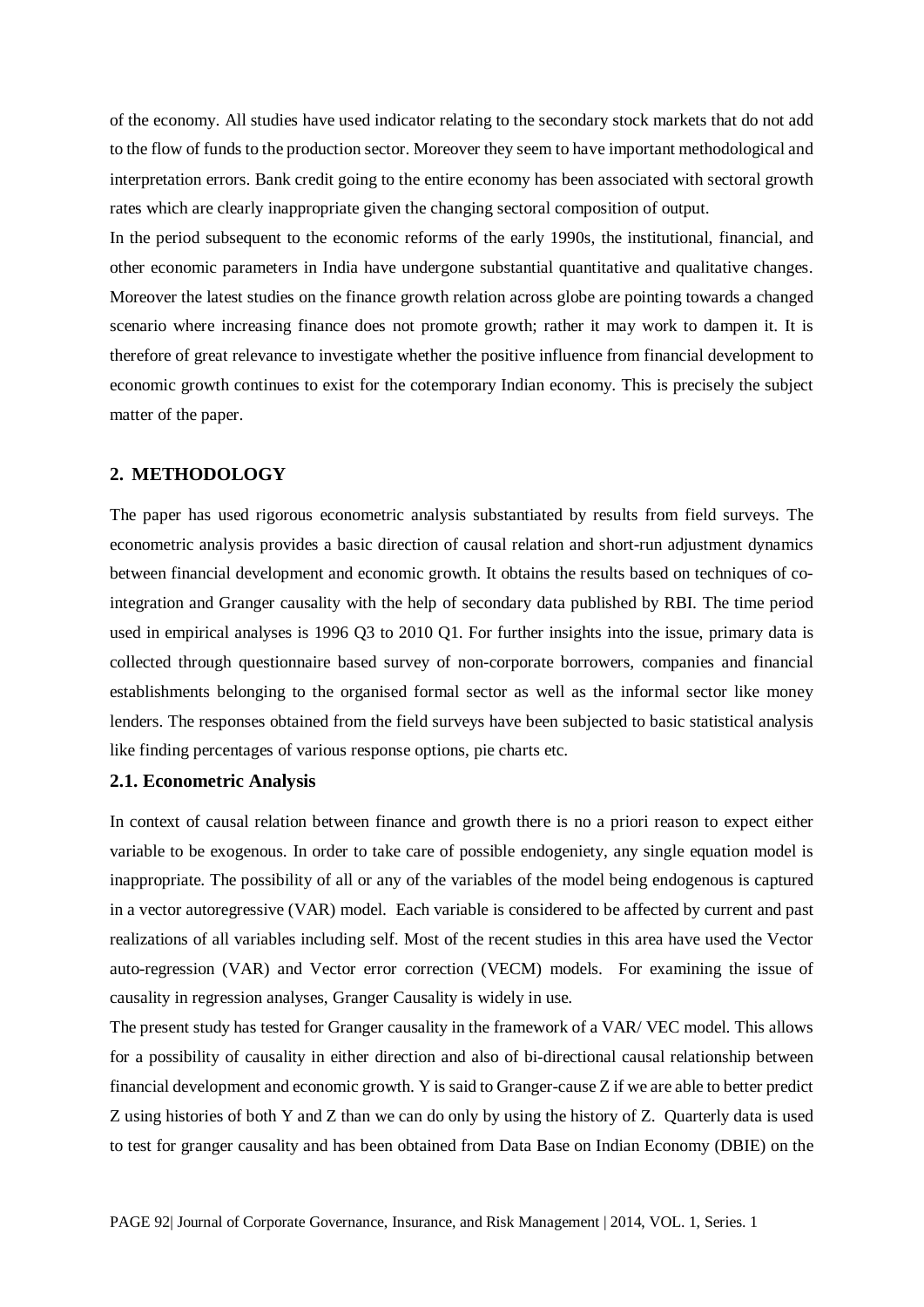RBI website. The time period for the analyses is 1996Q2 to 2010Q3 (56 observations) for which consistent and comparable time-series data is available.

Quarterly rate of growth of GDP at constant prices is used as an indicator for economic growth. Some studies have used index of industrial production to represent the growth of the real sector. This is however inappropriate because industrial sector now accounts for just around one-fifth of national income. Moreover during the entire period of analyses the share of the industrial sector in national income has been varying in between 19 to 22 percent. Its contribution to the growth in GDP has been fluctuating widely between 8 to 35 percent. Thus the industrial sector has a minor share in aggregate output and its contribution to economic growth is not only small, but also it is widely fluctuating.

The study has used two indicators for financial development, one each for financial institutions and markets, which best relate their role to economic growth. Institutional credit to the commercial sector includes bank credit to the commercial sector and financial assistance by the non-banking financial institutions. Data on financial assistance by financial institutions is available only on annual basis, so only bank credit has been used in the study. Not much is lost as the importance of these institutions has substantially declined overtime and now accounts for much less than 5% of the bank credit to the commercial sector. Bank credit includes credit to the commercial sector by RBI and other banks. RBI makes funds available to the commercial sector indirectly in form of investment in shares and bonds of the financial institutions, debentures of land mortgage banks, loans and advances to FIs, SFCs, and primary dealers, internal bills purchased and discounted, and refinance to NABARD. Other banks' credit includes loans and advances to commercial sector by the commercial and co-operative banks and their investment in shares and bonds issued by the commercial sector. Advances of NBFCs and funds advanced by venture capitalists are becoming important but consistent time series data is not available, so they are not included in the analysis.

For the markets, the indicator(s) used in various studies relate to size (MCR -Market Capitalization ratio) and/or liquidity (turnover ratio or the traded value ratio) of the secondary market. In the context of contribution to economic growth the ideal measure should relate to the resources raised from the primary market as only such resources put additional funds in the hands of productive units. New capital issues by non-government public limited companies is used as a measure of funds mobilized in the primary market. It does not include bonus issues.

Overall the study has used two indicators for financial development: bank credit to the commercial sector and new capital issues to non-governmental public enterprises; both expressed as a percentage to GDP.

Data on GDP is available on a quarterly basis. The rate of growth has been obtained as  $(GDP_t - GDP_t$  $1$ /GDP<sub>t-1</sub>, taking increment on a quarterly basis; and expressed as percentage. Data on bank credit is available as the amount outstanding on a monthly basis. This monthly stock variable has been converted to flow for a quarter by differencing with a lag of three months. The data on bank credit to the individual sectors has been treated in the same way. Primary market data is also available on a monthly basis and

PAGE 93| Journal of Corporate Governance, Insurance, and Risk Management | 2014, VOL. 1, Series. 1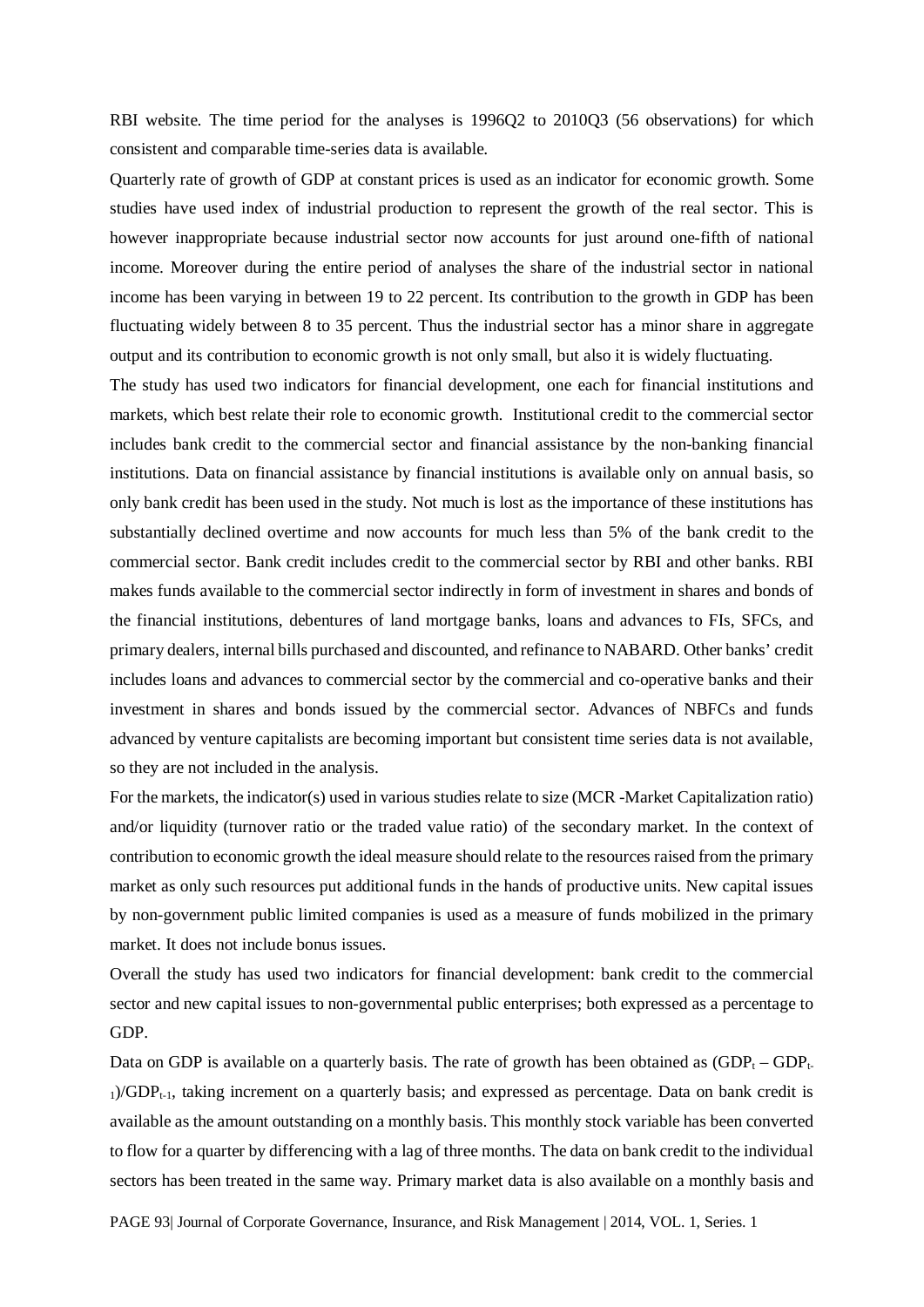has been converted to quarterly by adding up for the corresponding three months. Both financial development variables have been expressed as percentage of the gross domestic product.

In VAR models it is possible to perform hypothesis tests on an individual equation when some regressors are stationary and others non-stationary. F tests and t-tests can be performed with regard to stationary variables. Where non-stationary variables are involved in analyses one needs to examine the possibility of co-integration before differencing or de-trending the series. Causality in a co-integrated system also needs to be re-interpreted. In a co-integrated system {Yt} does not Granger cause {Zt} if lagged values of ∆Yt-1 do not enter the ∆Zt equation and if {Zt} does not respond to the deviation from long run equilibrium.

As causality tests can be conducted only with regard to stationary variables, all variables have been examined for stationarity. Since the tests for stationarity have low power, multiple tests are used i.e. Augmented Dickey–Fuller (ADF), Phillips-Perron (PP) and KPSS. As all variables are found to be integrated of order one, Co-integration analyses has been used to examine the presence or otherwise, of long-run equilibrium relationship between growth and finance indicators. The Johansen tests ( $\lambda_{\text{max}}$  and  $\lambda_{\text{trace}}$ ) confirm the presence of co-integration. A VEC model is therefore estimated to perform the tests on granger causality.

# **2.2. The Field Survey**

In order to complete and compliment the econometric analyses on secondary data, field surveys have been conducted for collection of primary data from demand and supply side of finance on some important aspects of the functioning of financial system and its relationship with economic growth. The survey has been conducted in the states of Delhi, Haryana, Bihar, and Rajasthan –for different income categories. Information from over 3000 respondents belonging to different segments of the real economy has been gathered. A bilingual questionnaire was prepared for the unincorporated sector. The focus of analyses has been on the extent of reliance on formal versus informal sources of finance, problems faced in obtaining institutional finance, examining bias of the banks based on income levels or other factors and reasons for going to money lenders.

Most comprehensive surveys have been conducted relating to the unincorporated sector for two main reasons. One is that the corporate sector is by and large covered under the secondary data analyses as it is expected to be obtaining finances mainly from the institutional sources. Second and more important reason is that the growth of the Indian economy is actually driven by the informal sector. According to the Report of the Committee on Unorganized Sector Statistics, National Statistical Commission, Government of India, February 2012, the unorganized or informal sector constitutes more than 90 per cent of workforce and about 50 per cent of the national product. The high levels of growth of the Indian economy during the past two decades have been accompanied by increasing informalisation. The analysis of the unincorporated sector is thus highly significant in understanding any aspect related to economic growth.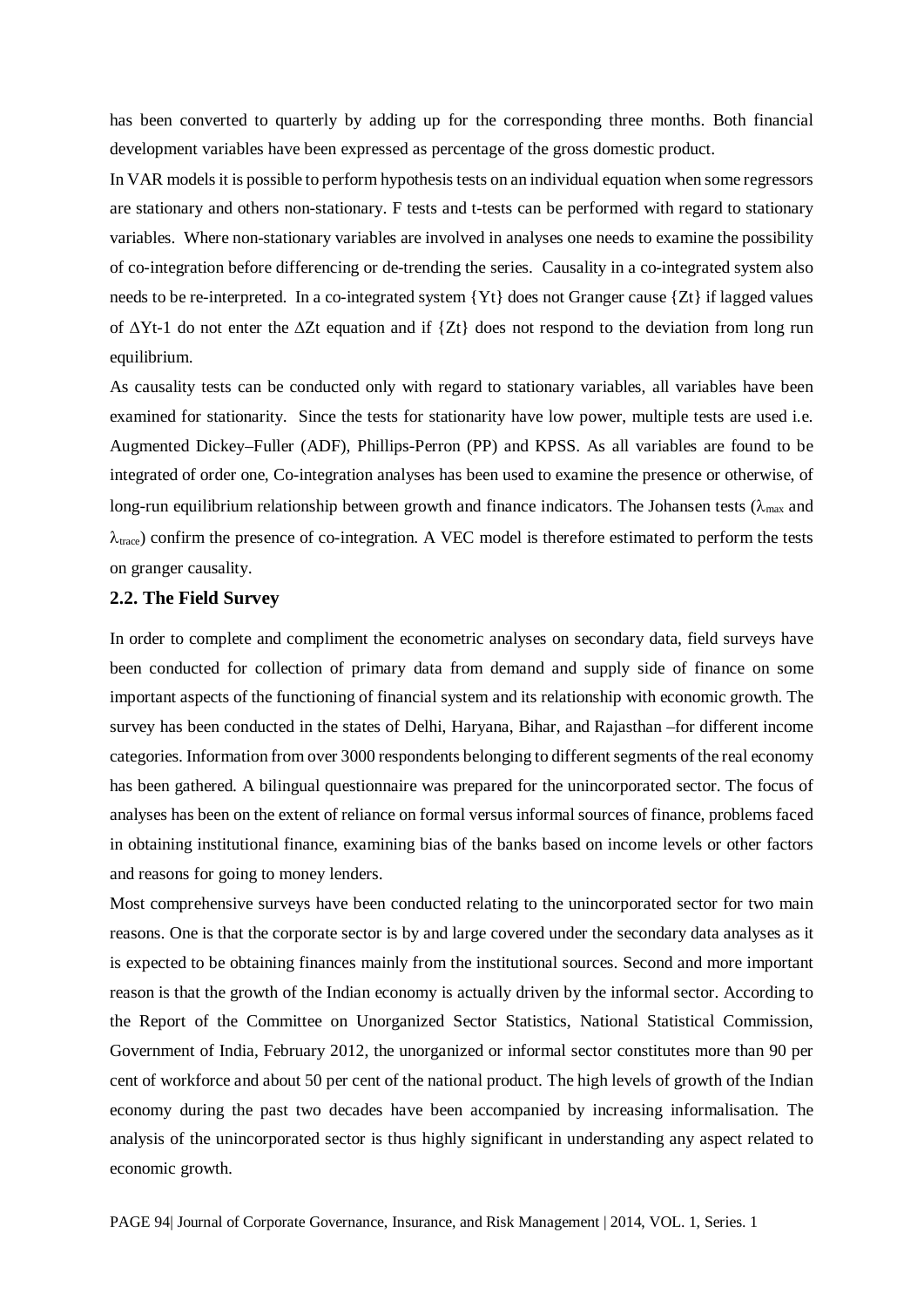On supply side of finance a survey was attempted for the banks but the response rate was very poor. They were reluctant to share information. Few personal interviews could be conducted. Information on money lenders has been obtained for the states of Haryana, Rajasthan, and Chennai where they are very common and also open about their business even if they are not formally registered. In case of money lenders the focus is on understanding their working and importance in our financial system and to judge to what extent and in what way their business has been affected with the spread of banking system. A relevant issue for this study is to find to what extent money lenders are engaged in providing finance for productive activities.

Although most extensive survey has been conducted in NCR, results for Sonepat are presented here because supply side responses, especially from money lenders could be obtained largely in Sonepat. Although informal money lending is prevalent in major cities and towns of the country it is difficult to find money lenders available for interviews and survey. On demand side the broad pattern of responses was similar across states. Analyses have been conducted on the aggregate sample as also for different income categories.

# **3.1 Results of Econometric Analyses**

The variables for the analysis are quarterly rate of growth of real GDP at 1999 prices (EG), bank credit to the commercial sector as percentage of GDP (BCR) and new capital issues to non-governmental public enterprises as percentage of GDP (CIR). All these are found to be integrated of order one. A cointegration analysis has therefore been carried out. Both the LR tests i.e.  $\lambda_{\text{max}}$  (Lambda-max test) and  $\lambda_{\text{trace}}$  (lambda trace test) confirm the presence of a single co-integrating vector. This suggests the existence of long run equilibrium relationship between the three variables.

A VECM is therefore estimated in variables EG, BCR, and CIR. Table 1 presents the results from the estimates of the error correction model and summary results of granger causality tests. Details of granger causality testing are presented subsequently.

**Table 1:** Results from Error Correction Model

| Variable | EG       | <b>BCR</b> | <b>CIR</b> | Eq.            | <b>ECT</b> |
|----------|----------|------------|------------|----------------|------------|
| Equation |          |            |            |                |            |
| 1. EG    |          | $-0.018$   | $+0.841$   |                | 0.679      |
|          | --       | (0.289)    | (0.343)    |                | [0.079]    |
|          | $+5.949$ |            |            |                | $-4.12$    |
| 2. BCR   | (0.002)  | --         |            | $\overline{2}$ | [0.007]    |
|          | $+0.527$ |            |            |                | $-0.45$    |
| 3.CIR    | (0.0000) | --         |            | 3              | [0.0001]   |

The equations 1, 2, and 3 refer to the equation with the dependent variable being EG, BCR, and CIR respectively. The +/- sign in the centre part of the table gives the direction of the sum of regression

PAGE 95| Journal of Corporate Governance, Insurance, and Risk Management | 2014, VOL. 1, Series. 1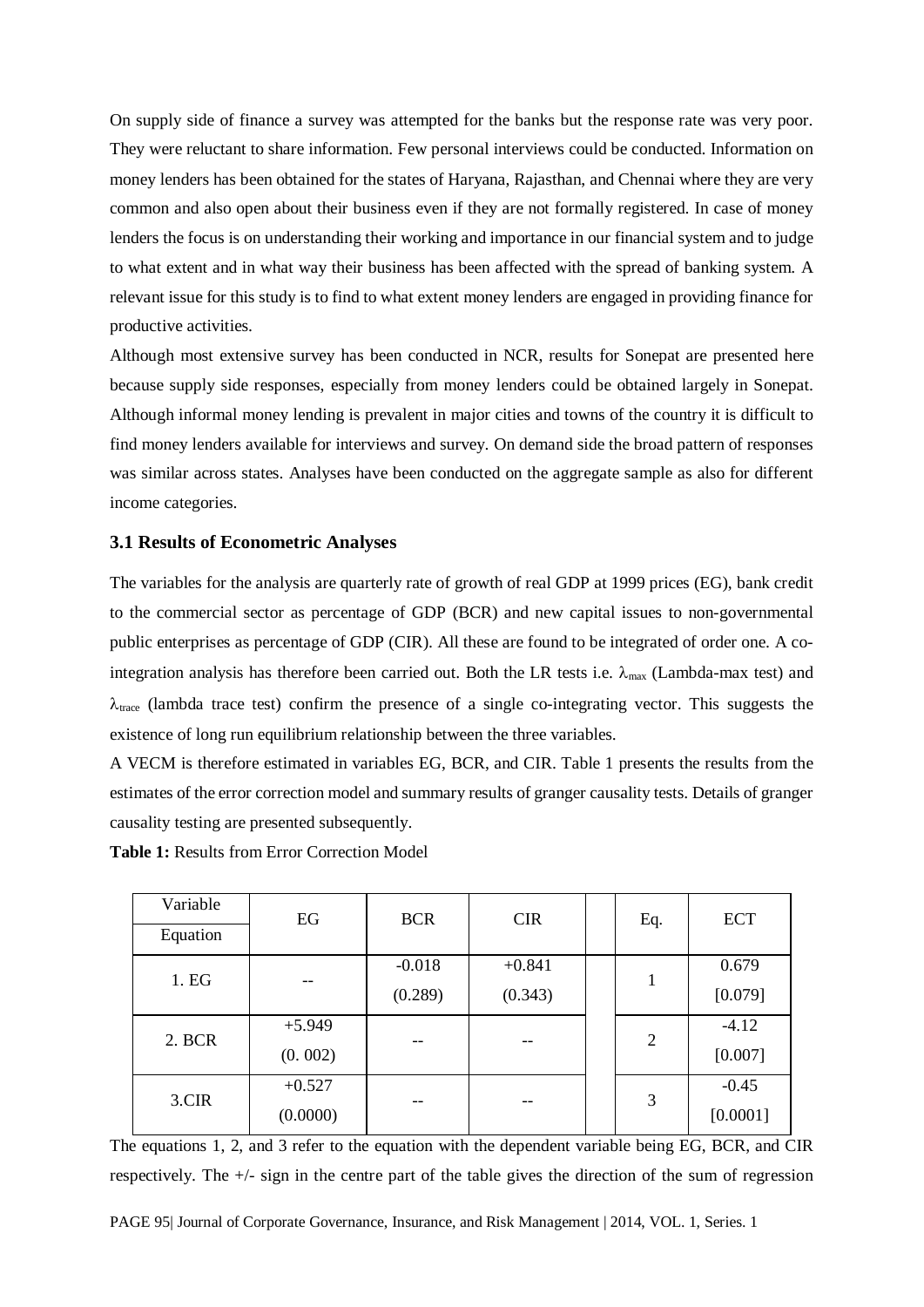coefficients for all lags of the variable. The significance level (p-value) for Granger non-causality test is given in the parentheses below the estimated magnitudes. The right hand side panel reports the coefficient of ECT with the p-value in the parentheses.

The second row of the table shows that neither bank credit nor capital issues have been statistically significant in determining economic growth. On reverse causality both the financial development indicators are significantly affected by EG in the positive direction. This can be seen across the second column. The magnitude of the impact is much higher for bank credit ratio than the capital issues ratio. This implies that growth of the economy leads to a substantial increase in the demand for bank credit and to a small extent the amount of fresh capital that the non-governmental companies are able to raise from the primary market.

For the short-run dynamics, the coefficient of ECT relating to EG is insignificant indicating no adjustment to the equilibrium by growth of the real sector. The coefficient of ECT in the equations corresponding to both the financial development variables is negative and statistically significant implying a positive response of growth in bank credit and new capital issues to the fluctuations below the long-run equilibrium position. It is this negative relation that takes the economy out of the temporary dis-equilibrium phase.

The tests of granger causality suggest that economic growth has a statistically significant positive effect on both bank credit ratio and the capital issue ratio in the economy. These financial development variables however have no statistically significant impact on economic growth.

# **3.1.2 Tests of Granger Non-Causality**

The tables 2 to 4 below gives the details of the tests of granger non causality used to establish that Indian financial system does not support economic growth. Table 2 gives the parameter estimates of the coefficients of different lags of the variable BCR and error correction term in the equation for EG. Their t-ratio and p-value is also indicated. A test of joint significance is performed. Null Hypothesis that BCR does not granger cause EG is accepted at both 5% and 10% significance levels. In the same manner table 3 shows that CIR does not granger cause EG and table 4 shows that BCR and CIR jointly do not granger cause EG. It is thus clear from these three tables that neither of the financial development variables has any significant effect on the growth of the economy.

| Parameter* | <b>ML-estimate</b> | t-value [p-value] |
|------------|--------------------|-------------------|
| A(1,2,1)   | $-0.027689$        | $-0.69$ [0.48826] |
| A(1,2,2)   | $-0.016731$        | $-0.28$ [0.78266] |
| A(1,2,3)   | 0.026295           | $0.46$ [0.64283]  |
| a(1)       | 0.678926           | 1.76 [0.07922]    |

**Table 2:** Test of the null hypothesis that the following parameters are jointly zero: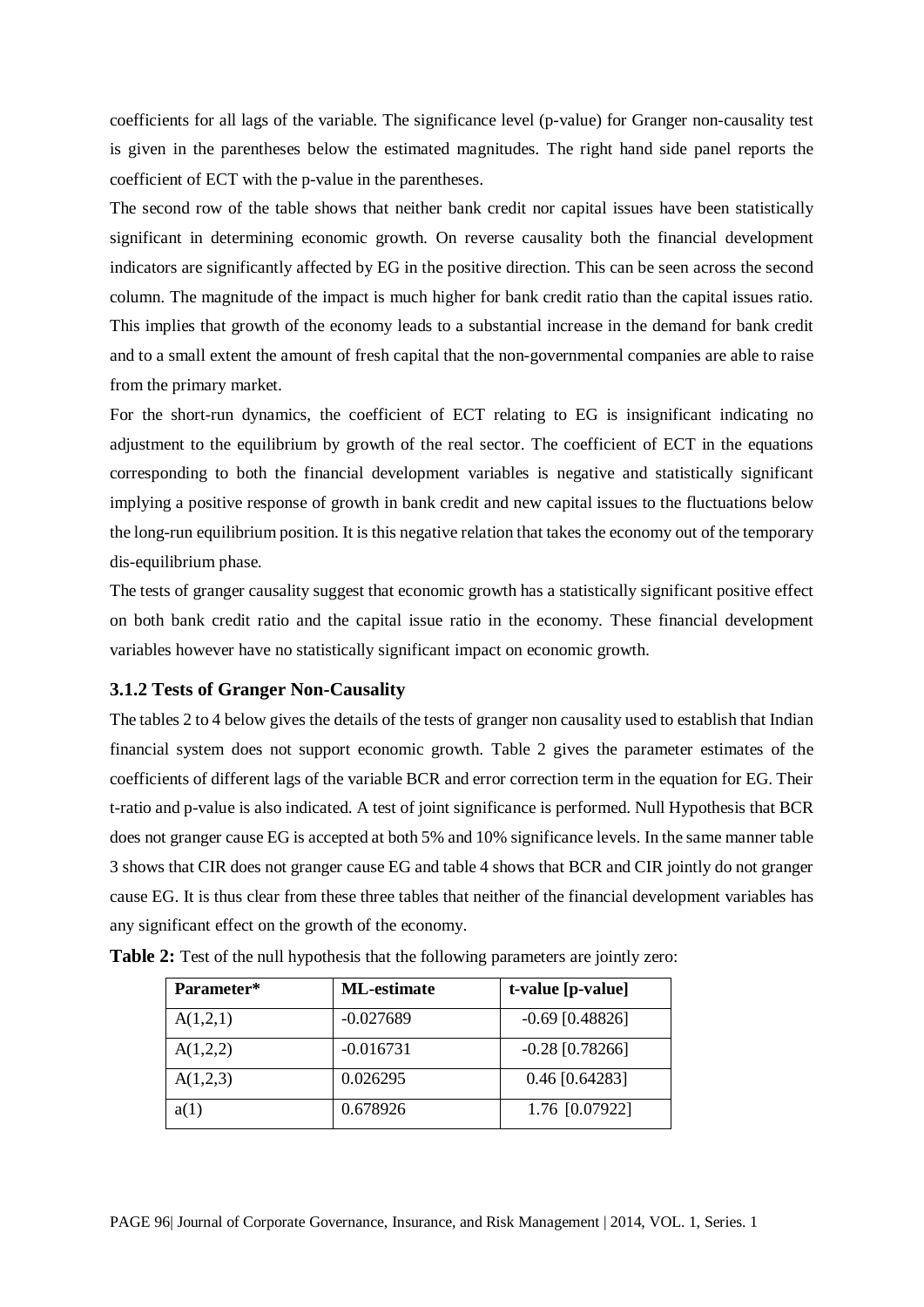\*this column gives the coefficients of different lags of the variable BCR and the error correction term of the equation for EG.

Null Hypothesis: BCR does not granger cause EG

Alternative Hypothesis: BCR granger causes EG

Wald test statistic: 4.98

Asymptotic null distribution: Chi-square(4)

 $p$ -value = 0.28934

| Significance levels | 10%    | 5%     |
|---------------------|--------|--------|
| Critical values     | 7.78   | 9.49   |
| <b>Conclusions</b>  | accept | accept |

**Table 3:** Test of the null hypothesis that the following parameters are jointly zero:

| Parameter* | <b>ML-estimate</b> | t-value [p-value] |
|------------|--------------------|-------------------|
| A(1,3,1)   | 0.446030           | 1.01 [0.31269]    |
| A(1,3,2)   | 0.264740           | $0.37$ [0.71067]  |
| A(1,3,3)   | 0.130483           | $0.20$ [0.84057]  |
| a(1)       | 0.678926           | 1.76 [0.07922]    |

\*this column gives the coefficients of different lags of the variable CIR and the error correction

term of the equation for EG.

Null Hypothesis: CIR does not granger cause EG Alternative Hypothesis: CIR granger causes EG

Wald test: 4.49

Asymptotic null distribution: Chi-square(4)

 $p$ -value = 0.34314

| Significance levels | 10%    | 5%     |
|---------------------|--------|--------|
| Critical values     | 7.78   | 9.49   |
| <b>Conclusions</b>  | accept | Accept |

Table 4: Test of the null hypothesis that the following parameters are jointly zero:

| Parameter* | <b>ML-estimate</b> | t-value [p-value] |
|------------|--------------------|-------------------|
| A(1,2,1)   | $-0.027689$        | $-0.69$ [0.48826] |
| A(1,3,1)   | 0.446030           | 1.01 [0.31269]    |
| A(1,2,2)   | $-0.016731$        | $-0.28$ [0.78266] |
| A(1,3,2)   | 0.264740           | $0.37$ [0.71067]  |

PAGE 97| Journal of Corporate Governance, Insurance, and Risk Management | 2014, VOL. 1, Series. 1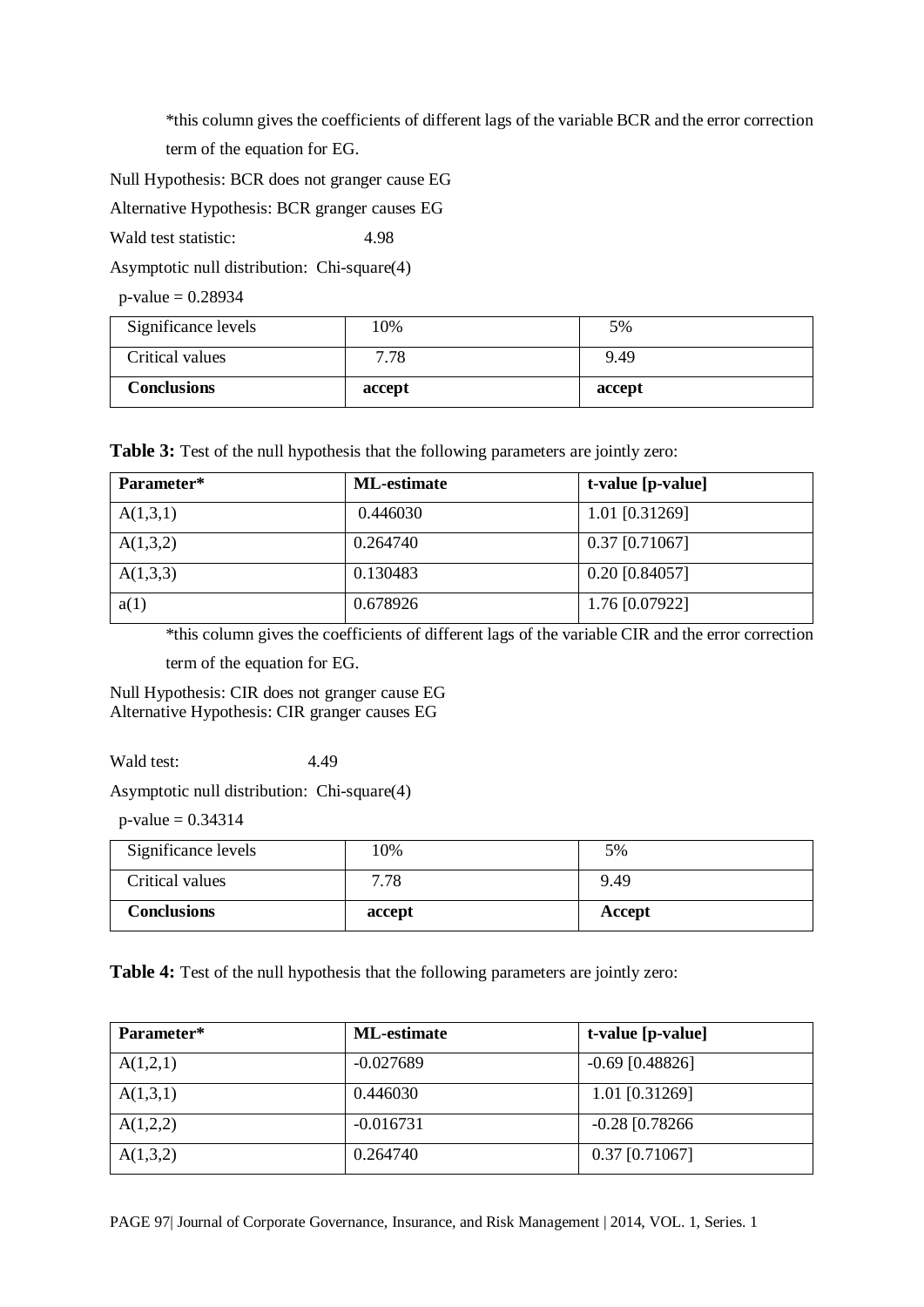| A(1,2,3) | 0.026295 | $0.46$ [0.64283] |
|----------|----------|------------------|
| A(1,3,3) | 0.130483 | $0.20$ [0.84057] |
| a(1)     | 0.678926 | 1.76 [0.07922]   |

\*this column gives the coefficients of different lags of the variables BCR and CIR and the error correction term of the equation for EG.

Null Hypothesis: BCR and CIR together do not granger cause EG Alternative Hypothesis: BCR and CIR together granger cause EG

Wald test: 5.92

Asymptotic null distribution: Chi-square (7)

 $p-value = 0.54947$ 

| Significance levels | 10%    | 5%     |
|---------------------|--------|--------|
| Critical values     | 12.02  | 14.07  |
| <b>Conclusions</b>  | accept | Accept |

Tables 5 and 6 respectively show that bank credit ratio and capital issues ratio are positively affected by the growth of the economy. Parameter estimates for all lags of economic growth are positive in both tables and the null hypothesis of granger causality is rejected in both.

**Table 5:** Test of the null hypothesis that the following parameters are jointly zero:

| Parameter* | <b>ML-estimate</b> | t-value [p-value] |
|------------|--------------------|-------------------|
| A(2,1,1)   | 1.091676           | 2.57 [0.01023]    |
| A(2,1,2)   | 2.205841           | 3.29 [0.00101]    |
| A(2,1,3)   | 2.651956           | 2.87 [0.00408]    |
| a(2)       | $-4.119711$        | $-3.39$ [0.00069] |

\*this column gives the coefficients of different lags of the variable EG and the error correction

term of the equation for BCR.

Null Hypothesis: EG does not granger cause BCR Alternative Hypothesis: EG granger causes BCR

Wald test: 17.10

Asymptotic null distribution: Chi-square (4)

 $p$ -value = 0.00184

| Significance levels | 10%    | 5%            |
|---------------------|--------|---------------|
| Critical values     | 7.78   | 9.49          |
| <b>Conclusions</b>  | reject | <b>Reject</b> |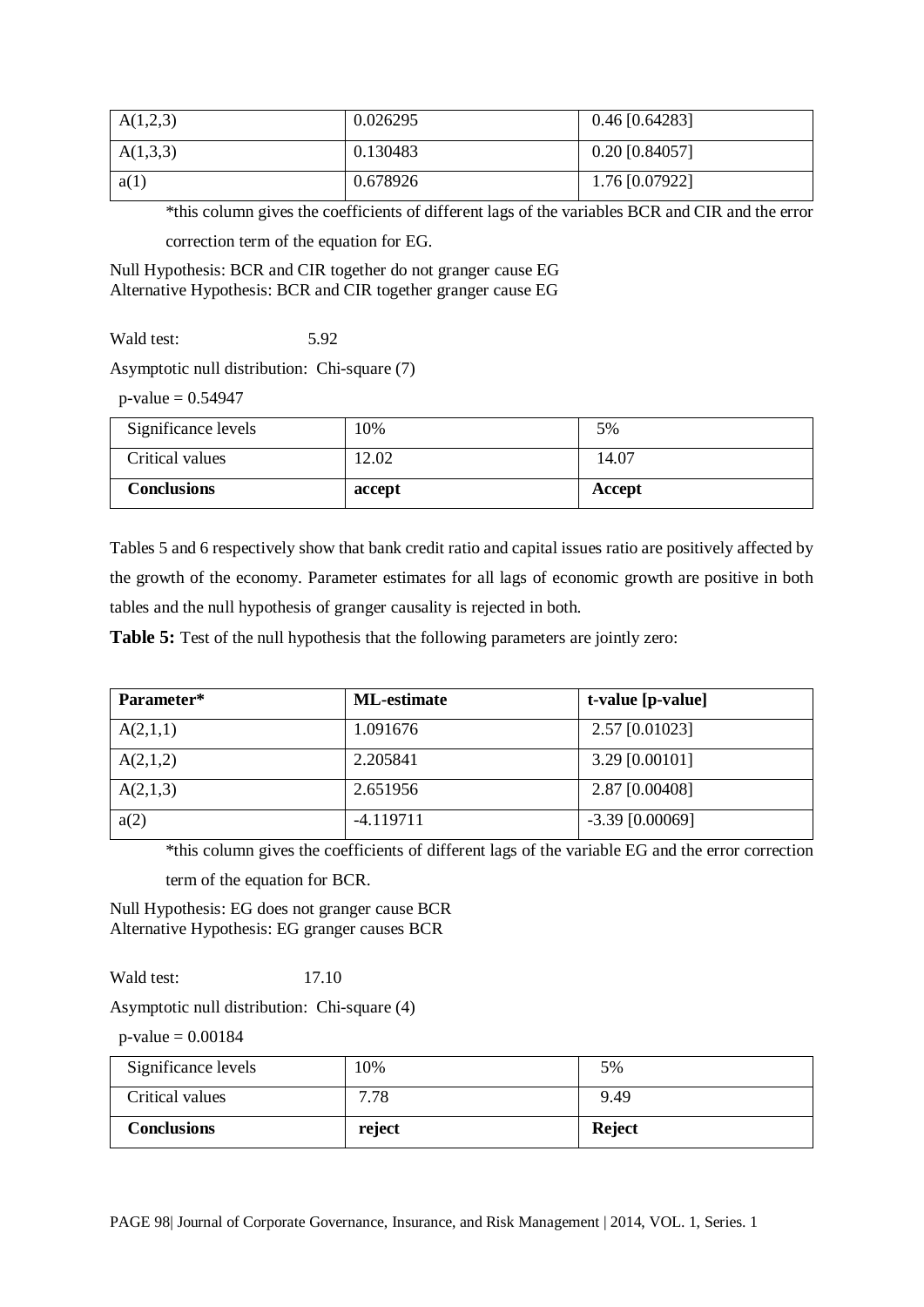| Parameter* | <b>ML-estimate</b> | t-value [p-value] |
|------------|--------------------|-------------------|
| A(3,1,1)   | 0.042775           | 1.06 [0.29039]    |
| A(3,1,2)   | 0.207822           | 3.26 [0.00113]    |
| A(3,1,3)   | 0.276921           | 3.15 [0.00163]    |
| a(3)       | $-0.450687$        | $-3.90$ [0.00010] |

**Table 6:** Test of the null hypothesis that the following parameters are jointly zero:

\*this column gives the coefficients of different lags of the variable EG and error correction term of the equation for CIR.

Null Hypothesis: EG does not granger cause CIR Alternative Hypothesis: EG granger causes CIR

Wald test: 27.47

Asymptotic null distribution: Chi-square(4)

 $p-value = 0.00002$ 

| Significance       | 10%    | 5%            |
|--------------------|--------|---------------|
| Critical values    | 7.78   | 9.49          |
| <b>Conclusions</b> | reject | <b>Reject</b> |

# **3.1.3 Infrastructure**

Infrastructure is one of the crucial sectors in any economy and growth of various other sectors is critically dependent on the availability of infrastructural facilities. Very limited data is however available on the extent of finance that goes to infrastructure. So, a simple correlation was obtained between ratio of incremental credit going to the infrastructural sector to GDP and rate of growth of real GDP i.e., economic growth. The correlation of economic growth with finance to other sectors was also obtained for comparison. Table 2 shows these magnitudes. It is clearly seen that correlation with economic growth is highest in case of credit going to the infrastructural sector. This does not necessarily imply causation in either direction but there are reasons to believe that increase in credit going to infrastructural industries could possibly promote growth in the economy.

**Table 7:** Simple Correlation of Selected Variables

| Variables as ratio to GDP             | Simple correlation of the variable with |
|---------------------------------------|-----------------------------------------|
|                                       | economic growth                         |
| New capital issues                    | $-0.04993$                              |
| Credit to service sector              | 0.673462                                |
| Credit to priority sector             | 0.549855                                |
| Credit to medium and large industries | 0.472261                                |
| Credit to infrastructure              | 0.705636                                |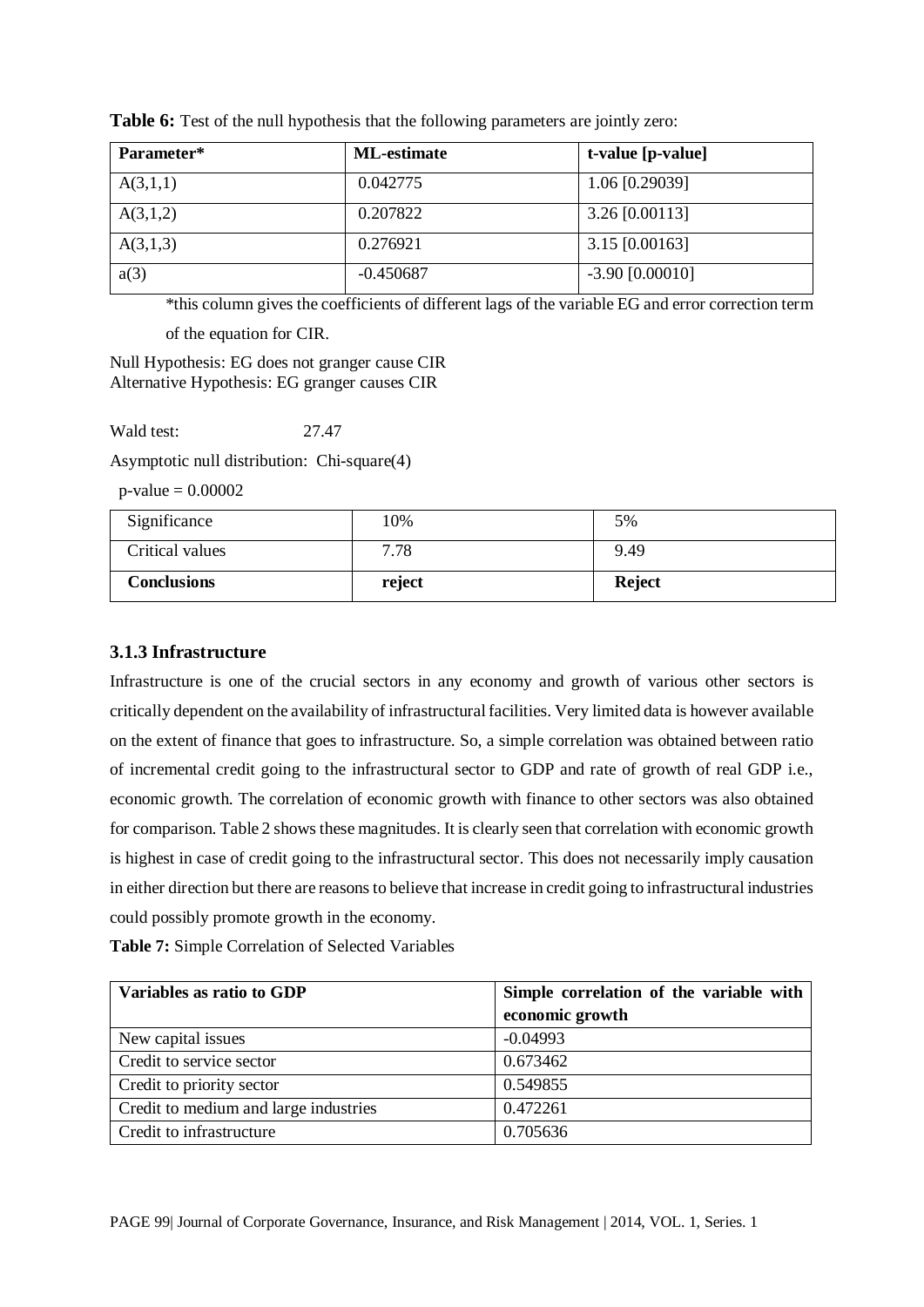The econometric analysis therefore concludes that Indian economy in the post reform period for sure is not a case of finance led growth. Growth of the industrial sector rather has led to an increased demand for finance i.e., a demand following pattern of financial development.

# **3.2 Results of Field Survey**

A total of 808 responses were obtained out of nearly 1000 establishments approached. The results on sources of finance are summarised in the fig.1 below.



**Fig.1. Distribution of Sources of Funds**

It has been found from the analyses of primary data that nearly two-thirds of the respondents are obtaining finance from their own funds including friends and relatives. People are generally reluctant to approach any external source for requirement of finance and try to operate at a level that they can manage with their own funds. A small percentage is dependent on institutional finance while money lending has been meeting double the requirements of finance in relation to the banks. A few respondents quoted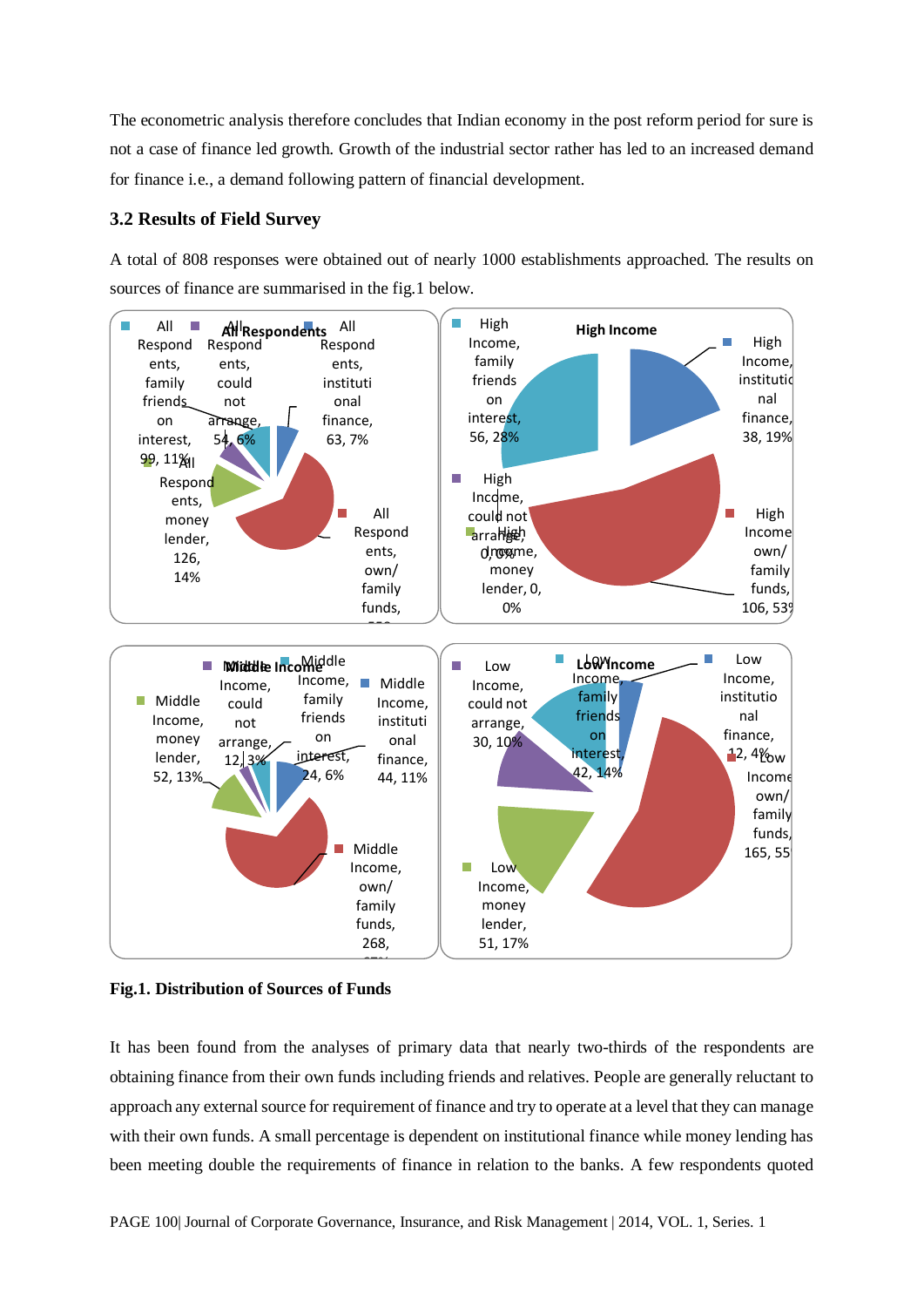having sold some jewellery or landed property to finance business. There has also been a small percentage that could not obtain the funds required and had to drop the expansion plans. The broad position is nearly the same for the income groups other than the high income category although the exact percentages are different.

Of those who did not use institutional finance more than 95% never approached the financial institutions; only in a very small percentage of cases the finance was denied to them. The quoted reason for denial has been incomplete documents or insufficient or no security. Of those who chose not to approach the formal sources of finance nearly two-thirds had own funds and were content with the level that was compatible with their financing capacity. For others, the reasons ranged from the loan process being too lengthy to heavy documentation, lots of formalities, lack of security, explicit or implicit demands for bribe or other favours etc. Nearly 6% of the respondents gave up after applying for the loan for a mix of above stated reasons.

The survey also enquired about how easy or difficult people find obtaining the institutional finance and addressed the issue of difficulties faced in obtaining the funds. Nearly 40% respondents had no idea. This clearly indicates ignorance with regard to the banking facilities available and that a large proportion of business people have not even bothered to see if they could obtain finance. The low income category has nearly 60% of the respondents quoting 'do not know' as the response. The people at low income levels in both rural and urban areas are frequently less educated, have little or no knowledge of banking facilities and no time or aptitude for approaching the financial institutions. They are simply not bothered to find out if and in what manner can bank finance be obtained. They prefer using their own funds to the extent available or approach the local money lender.

Another important aspect of bank finance that comes out from the survey is that more than two-thirds of the respondents feel that lending institutions favour those who have contacts or are ready to bribe or do unofficial favours and also those belonging to high income levels in urban areas and to particular caste or occupation in rural areas. A very insignificant proportion feels that credit is provided on merit of the case. Opinion of nearly half the respondents is based on their own experience or the experience of those known to them and the rest half is based on their perceptions.

Respondents who are from low income level need to make many visits to the financial institutions before they could get loan, whereas high income respondents who already have established businesses can easily arrange funds for their new projects, based upon their credit rating in past. They also can arrange short term and small amount loans through bank overdraft, trade credit and bill discounting facilities. The supply side of finance

A survey was attempted for the banks but the response rate was very poor. They were reluctant to share information. Few personal interviews could be conducted. The responding managers admitted that normally it takes minimum of two to three months for a loan amount to finally reach the borrower. Rejection of a loan application is not explicitly communicated to the applicants. Some of the bank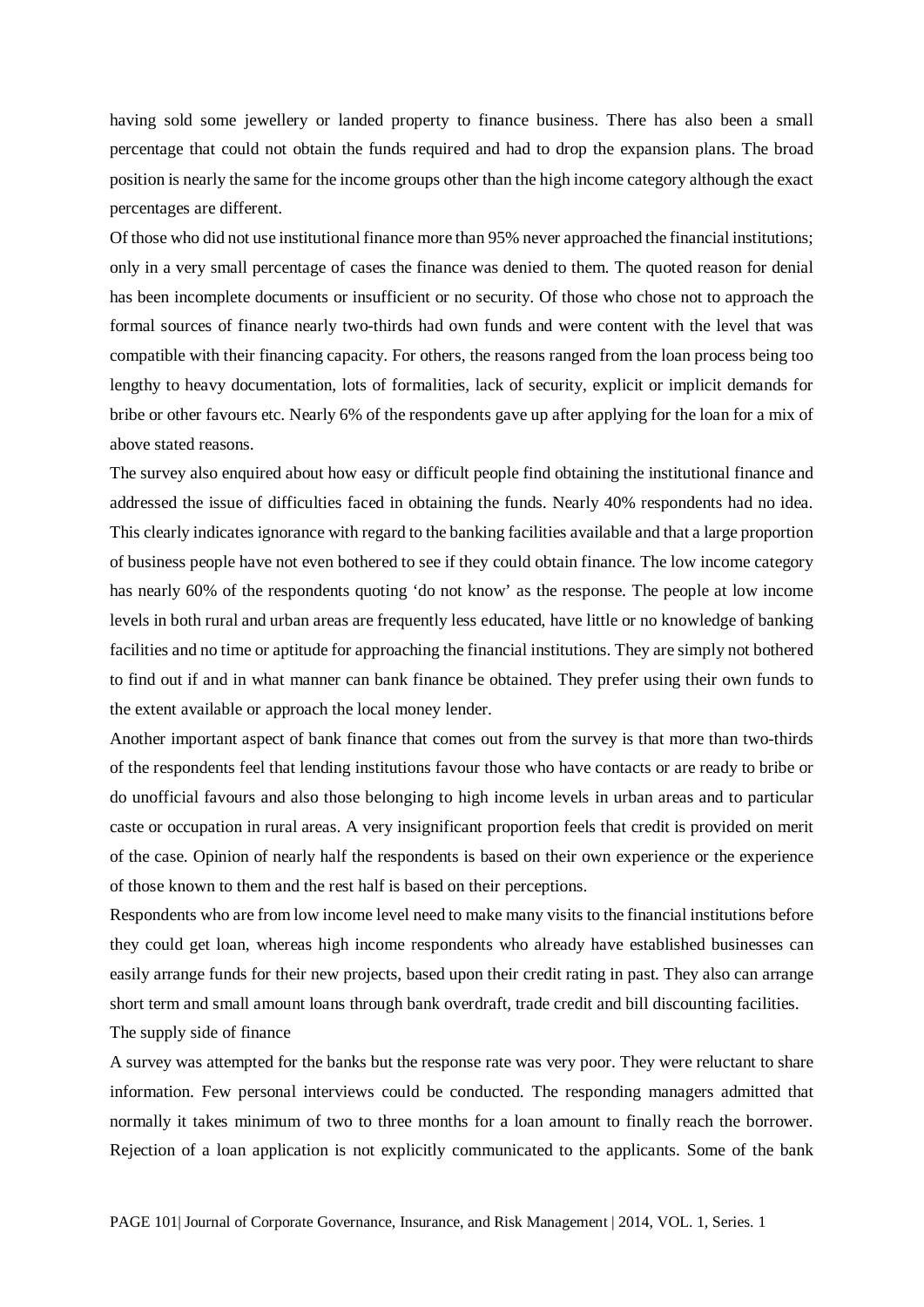officials approached through personal contacts admitted that bribe, unofficial favours and personal contacts with the high officials of the banks greatly speeds up the process of loan disbursal.

As for allocation of funds, the banks are highly concerned about the repaying ability of the potential borrowers. Big loans are easily and quickly provided to existing customers of a good credit rating even if their reported incomes are low. The banks have a marked preference for big loans as it reduces their transaction costs and efforts. This is particularly true for the public sector banks. They do not explicitly deny a small loan but deliberately follow delaying tactics and keep calling the customer repeatedly to discourage them. A few private banks showed preference to tap up this left out market for small loans, but this does not help much. Most of the people are unable to provide income proof or the required security.

The low income borrowers face a number of practical problems. An initial capital that is required creates a stumbling block in many cases. A number of special assistance programs are launched for the underprivileged but practicality aspects are ignored and a much smaller amount than planned reaches the ultimate borrowers. Unofficial payments get involved at a number of places.

Of all the money lenders surveyed in Sonepat nearly 90% are not registered as moneylenders and are operating unofficially. Nearly 60% of these are engaged in some other productive activity and money lending is like a side business for extra earning. People belonging to traditionally moneylenders' families have taken up jobs but also continue with their traditional occupation.

It has been surprisingly found that even unregistered money lenders enter into formal contracts with the borrowers. Irrespective of the nature of agreement the approval and disbursal of loan is made within 1- 2 days in more than 95% cases. The transactions are pre-dominantly in cash. Nearly one-third of total loans made have been productive loans and a somewhat smaller percentage in the nature of home loans. Maximum loans are originally short term, but some of them effectively become long term in practice. This clearly indicates that informal lending does not relate only to personal loans relating to conspicuous consumption, marriages, and other functions and ceremonies as is widely believed but also goes towards financing productive activities.

Over the years a decline in the activity of money lending has been noted due to increased competition from banks and increasing awareness among people. Yet nearly a third of the respondents reported an increase in their business. The local money lenders are at the easy reach of people and have minimum formalities. The transaction is normally materialized in 1-2 visits without many hassles and delays and the terms and conditions are also flexible. Even though maximum loans are supported by landed security or jewellery, unsecured loans are also made on a case-to-case basis. Due to these advantages of dealing with moneylenders and cumbersome and time taking banking procedures together with inherent bias in dealings, the business of money lending is still flourishing in India.

# **4. DISCUSSION**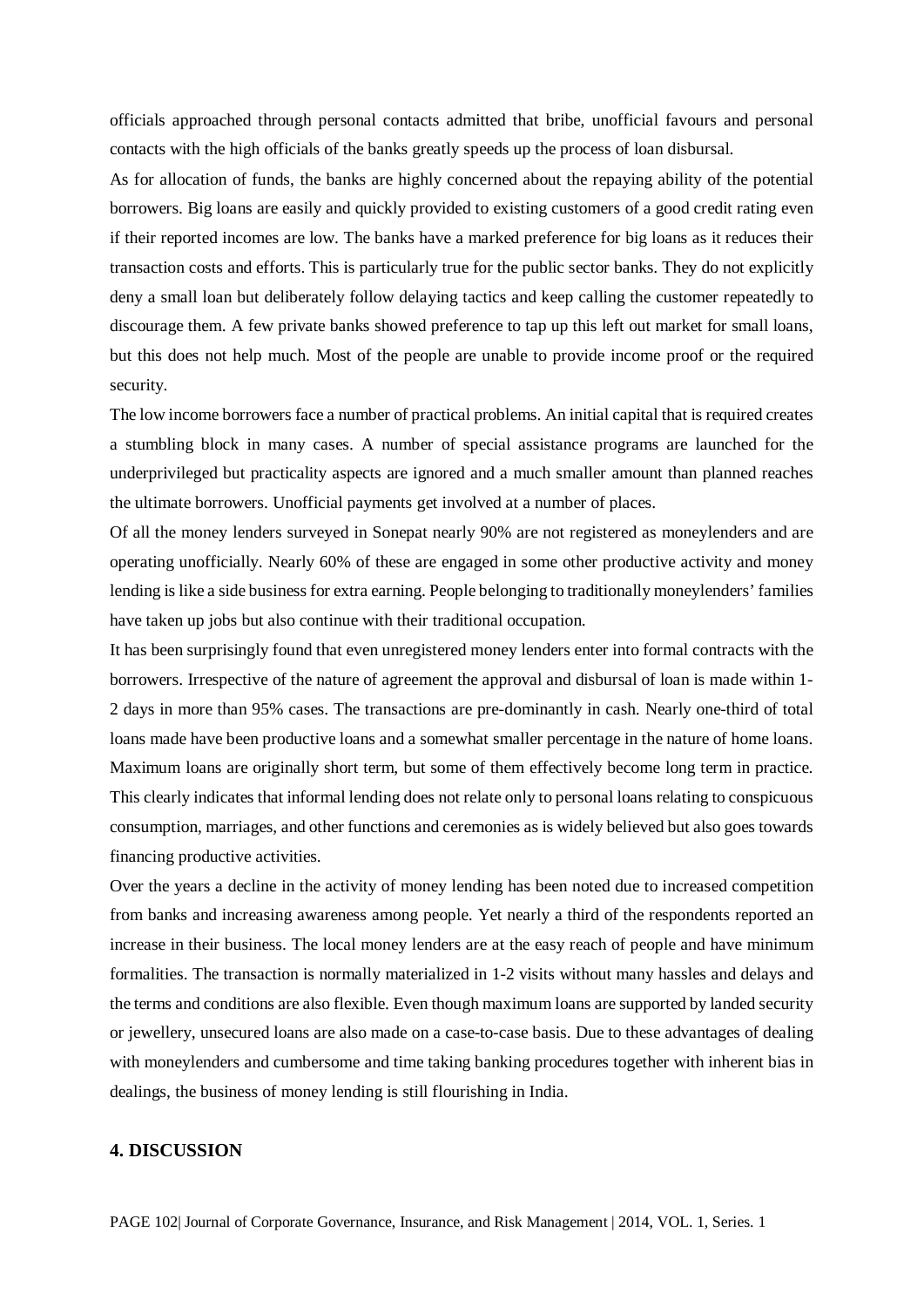The response from the field survey supports the econometric finding that financial development as represented by the growth of bank credit and new capital issues by the non-government public limited companies no longer supports economic growth in India. It is apparent that finance available in the system is not being properly directed as to promote economic growth. Access to capital market is present only for the corporate sector. Unless the financial sector is transformed as to meet the requirements of external finance, growth efforts are surely going to be hampered.

Contrary to the popular belief that banking system has spread its wings in every corner of the city and is serving the needs of one and all, the harsh reality that has come out of the survey is that the system is not transparent and is highly biased toward the rich and influential. Leave aside rural areas, even high percentages of people in urban areas have limited knowledge about banking facilities and procedures. Lower and middle classes often shy away due to complex and lengthy procedures. A visit to a bank for many means a day off from their job or keeping the shop closed for at least half a day. Nearly half the respondents did not try to obtain institutional finance due to their low declared incomes even though they had the repaying capacity.

The system does disburse finance to promising and creditworthy industries but leaves much to the desired.

#### **5. CONCLUSION**

Subject to various limitations of data and otherwise the present study has been able to obtain important insights into the causal relationship between financial development and economic growth. The financial sector has been found not to be affecting the country's growth process. This result is fundamental as it makes the task of controlling inflation without affecting economic growth a whole lot easier.

Another important implication of the results obtained is that it brings out that the Indian financial system is not serving its goal of contribution to growth. Major reorganization and reorientation of the system is required. Loan procedures need to be substantially simplified and more transparency should be induced within the system. Financial inclusion is far from being achieved. One needs to go behind the veil of numbers and see what is actually happening in the society. People need to be made more aware of the facilities available for finance and their advantages. In order bring the society out of the clutches of money lenders, efforts at both ends, i.e., the potential borrower and the lender is needed.

The findings of the paper can be instrumental in tackling the problem of rampant inflation in India without having an adverse impact on growth. At the same time a substantial improvement in banking practices can be achieved with minimal efforts.

Any statistical study is often constrained by the non-availability of the data relevant to the analyses. The present study also faced such constrains. Its major limitations lie in the non-availability of consistent and reliable data on a number of parameters like venture capital, non-banking finance companies, unregulated credit markets, etc. Another limitation relates to the inferences that can be drawn from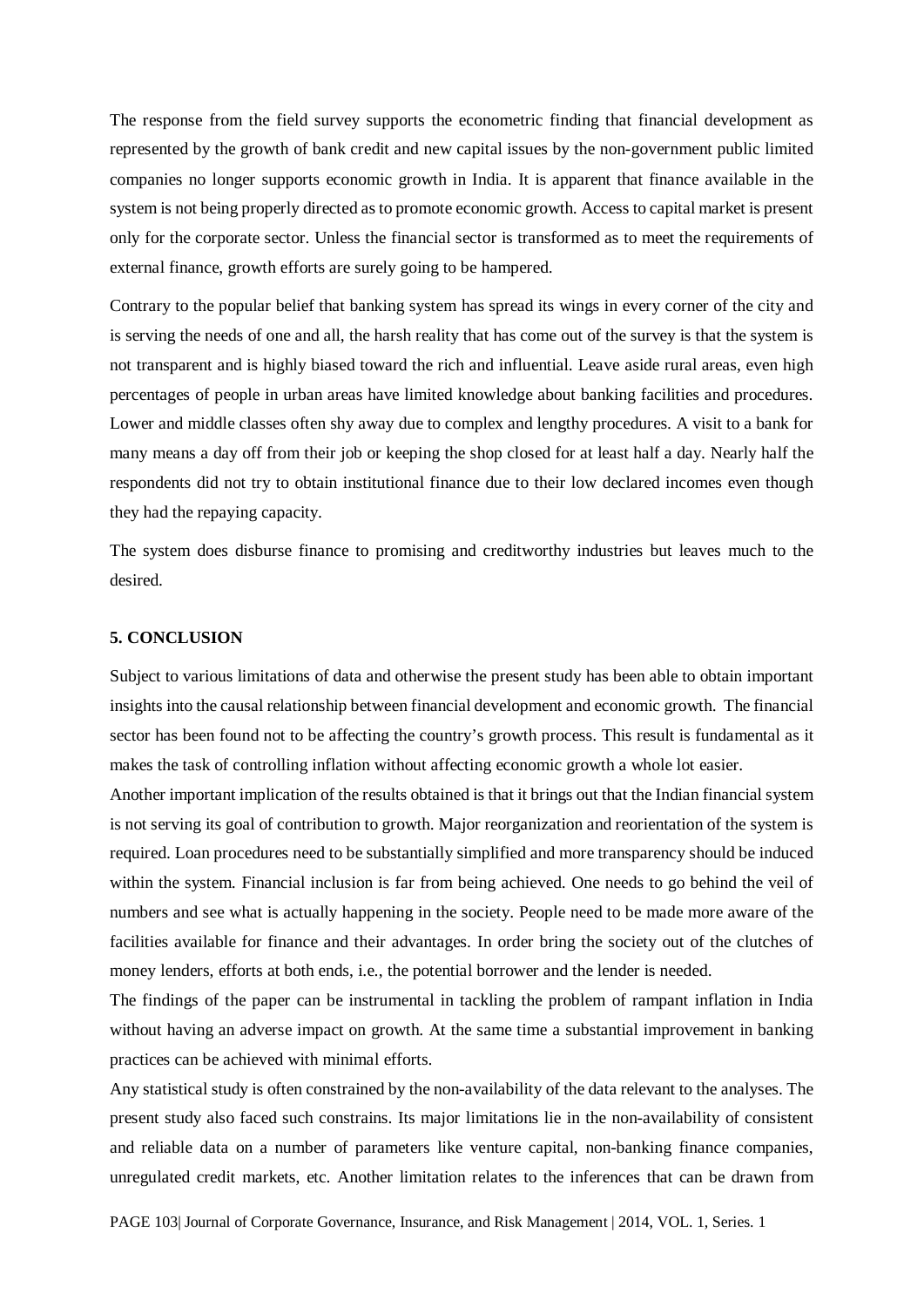different econometric methodologies. The VAR model used in the analyses, although capable of incorporating the endogeniety of the variables and the lags, does not indicate the exact magnitudes of various relationships. Simple OLS or GLS techniques that may give such magnitudes will not be able to give otherwise satisfactory results due to endogeniety of the explanatory variables. One of the two things has to be sacrificed. Moreover most of the test results are valid asymptotically. Their reliability in small samples is open to question.

Some of the problems relating to lags in available data have been partly overcome by collecting primary data through field surveys. This too, however, has its share of problems. Results would greatly depend on the honesty of people in conducting the surveys and effectively communicating the questionnaires to the respondents. Their own understanding of the questionnaires becomes crucial in this context. To care of this problem to the extent possible majority of surveyors included students of economics. From the side of respondents, high reluctance was faced in some of the categories like the banks in responding to the questions. The indigenous businessmen and, surprisingly, moneylenders were in general more forthcoming with the answers.

The limitations pointed above are not peculiar to this study but are true for any statistical study. The only way to take care of these limitations is to interpret the results with due care keeping in mind these limitations.

One can carry on similar analysis further into many related areas. Increasing emphasis on qualitative indicators can be incorporated in such models to get further insights into the investigated relationship. Inter-regional or international comparisons can be made. The present analyses can be modified and extended in a number of ways to derive meaningful results in the interest of economic and social welfare of the country.

#### **REFERENCES**

- Allen, F. and Gale, D. (1997), "Financial markets, intermediaries, and intertemporal smoothing", Journal of Political Economy, Vol.105 No.3, pp. 523-546.
- Atje, R.and Jovanovic, B. (1993), "Stock markets and development", European Economic Review, Vol.37 No. 2, pp. 634-640.
- Bell, C. and Rousseau, P.L. (2000), "Post-independent India: A case of finance led industrialization? " Working Papers 0019, Department of Economics, Vanderbilt University, USA.
- Bencivenga, V.R. and Smith, B.D. (1991), "Financial intermediation and endogenous growth", Review of Economic Studies, Vol.58, pp. 195-209.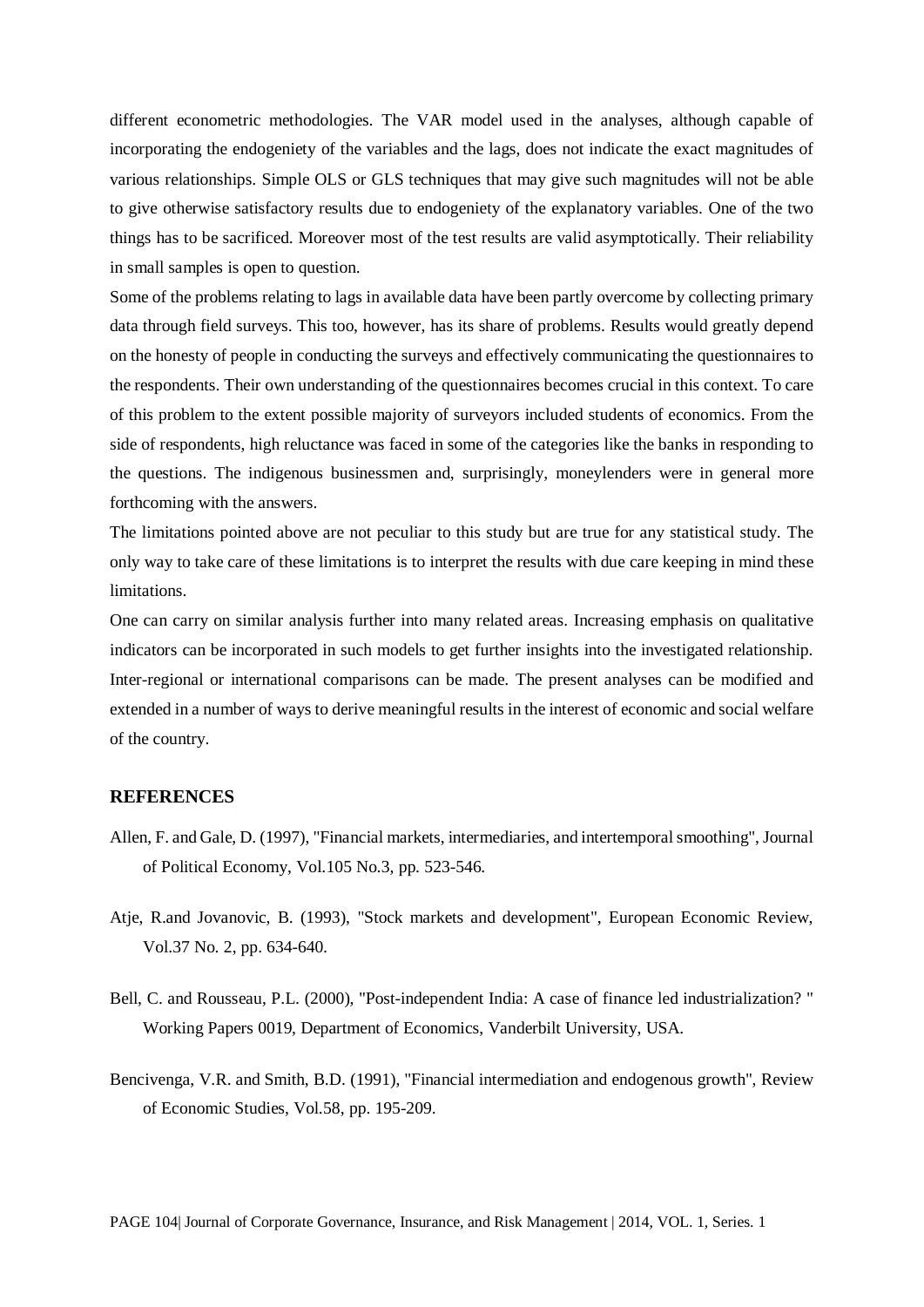- Bhattacharya, P.C. and Sivasubramaniyan, M.N. (2003), "Financial development and economic growth in India: 1970-71 to 1998-99", Applied Financial Economics, Vol.13, pp. 905-909.
- Boyd, J.H. and Prescott, E.C. (1986), "Financial intermediary coalitions", Journal of Economic Theory, Vol.38, pp. 211-232.
- Chakraborty, I. (2008), "Does financial development cause economic growth? The case of India", South Asia Economic Journal, Vol. 9 No.1, pp. 109-139.
- Demetriades, P. and Luintel, K. (1996), "Financial development, economic growth and banking sector controls: evidence from India", Economic Journal, Vol.106, pp. 359-374.
- Demetriades, P. and Luintel, K. (1997), "Direct costs of financial repression: evidence from India", Review of Economics and Statistics, Vol.79, pp. 311-320.
- Demirgüc-Kunt, A. and Maksimovic, V. (1996), "Stock market development and firm financing Choices", World Bank Economic Review, Vol.10, pp. 341-370.
- Engle, R.F. and Granger, C.W.J. (1987), "Co-integration and error correction: representation, estimation, and testing", Econometrica, Vol.55, pp. 251-276.
- Fry, M. J., (1988), Money, Interest and Banking in Economic Development, the Johns Hopkins University Press, Baltimore, MD.
- Gerschenkron, A.(1962), Economic Backwardness in Historical Perspective: A Book of Essays, MA Harvard University Press , Cambridge.
- Goaied, M. and Sassi, S. (2009), "Financial development and economic growth in the Mena region: what about Islamic banking development?" Working papers, LEFA-IHEC, Carthage.
- Greenwood, J. and Jovanovic, B. (1990), "Financial development, growth and distribution of income", Journal of political Economy, Vol.98 No.5, pp. 1076-1108.
- Gregorio, J.D. and Guidotti, P.E. (1995), "Financial development and economic growth", World Development Vol.23 No.3, pp. 433-448.
- Gurley, J.G. (1967), "Financial structures in developing economies", in: Krivine, D. (Ed.) Fiscal and Monetary Problems in Developing States, Praeger Publishers, New York , pp.161-171.